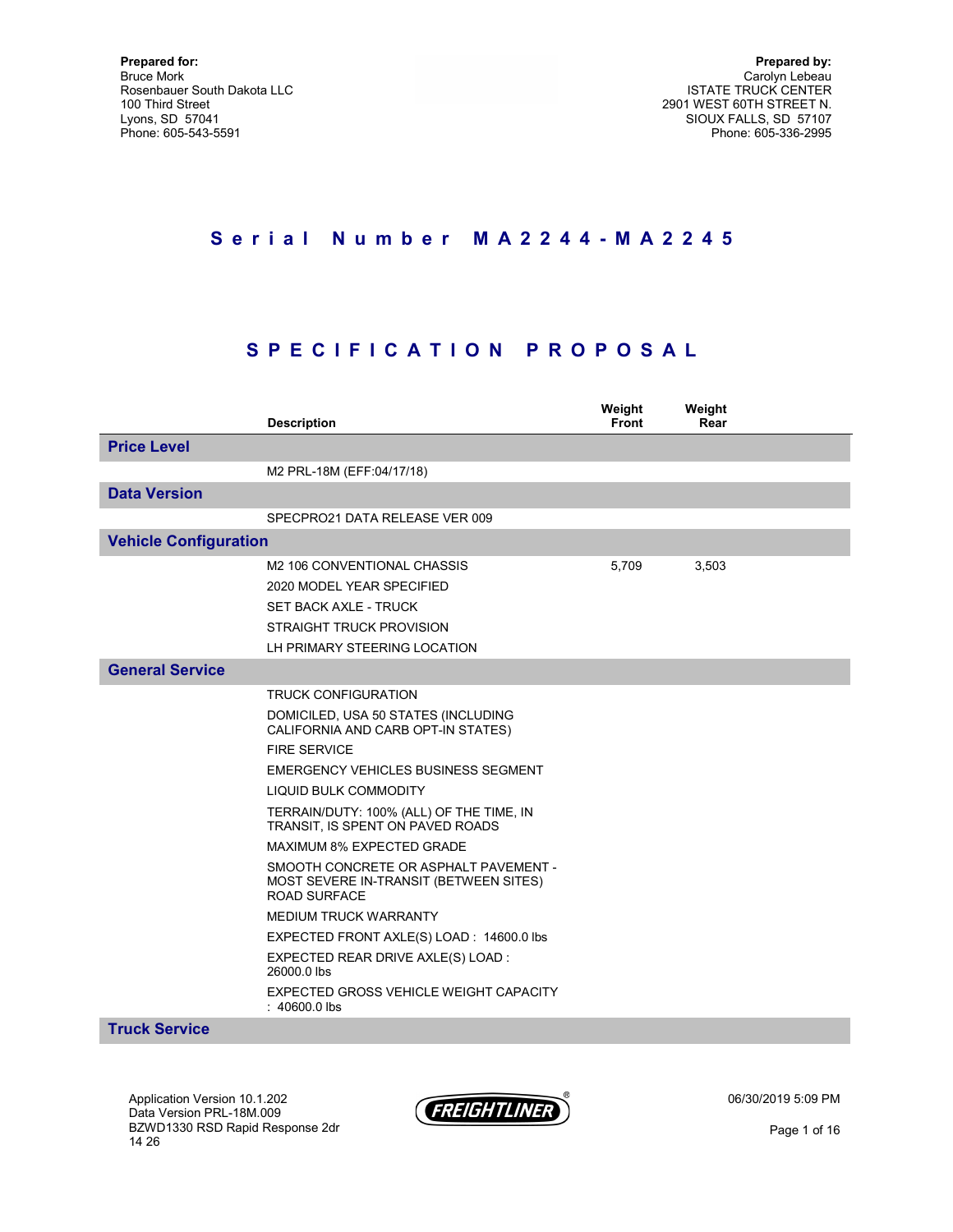|                              | <b>Description</b>                                                                                      | Weight<br><b>Front</b> | Weight<br>Rear |  |
|------------------------------|---------------------------------------------------------------------------------------------------------|------------------------|----------------|--|
|                              | FIRE TANK/PUMPER - MAIN DRIVELINE DRIVEN<br>SPLIT-SHAFT PTO/PUMP                                        |                        |                |  |
|                              | EXPECTED TRUCK BODY LENGTH: 0.0 ft                                                                      |                        |                |  |
|                              | <b>ROSENBAUER</b>                                                                                       |                        |                |  |
|                              | EXPECTED BODY/PAYLOAD CG HEIGHT ABOVE<br>FRAME "XX" INCHES: 32.0 in                                     |                        |                |  |
| <b>Engine</b>                |                                                                                                         |                        |                |  |
|                              | CUM L9 350EV HP @ 2000 RPM, 2200 GOV RPM,<br>1000 LB/FT @ 1400 RPM                                      | 640                    | 30             |  |
| <b>Electronic Parameters</b> |                                                                                                         |                        |                |  |
|                              | 68 MPH ROAD SPEED LIMIT                                                                                 |                        |                |  |
|                              | CRUISE CONTROL SPEED LIMIT SAME AS ROAD<br><b>SPEED LIMIT</b>                                           |                        |                |  |
|                              | PTO MODE ENGINE RPM LIMIT - 1100 RPM                                                                    |                        |                |  |
|                              | PTO MODE BRAKE OVERRIDE - SERVICE<br><b>BRAKE APPLIED</b>                                               |                        |                |  |
|                              | PTO RPM WITH CRUISE SET SWITCH - 700 RPM                                                                |                        |                |  |
|                              | PTO RPM WITH CRUISE RESUME SWITCH - 800<br><b>RPM</b>                                                   |                        |                |  |
|                              | PTO MODE CANCEL VEHICLE SPEED - 5 MPH                                                                   |                        |                |  |
|                              | PTO GOVERNOR RAMP RATE - 250 RPM PER<br><b>SECOND</b>                                                   |                        |                |  |
|                              | PTO MINIMUM RPM - 700                                                                                   |                        |                |  |
|                              | REGEN INHIBIT SPEED THRESHOLD - 5 MPH                                                                   |                        |                |  |
| <b>Engine Equipment</b>      |                                                                                                         |                        |                |  |
|                              | 2016-2019 ONBOARD DIAGNOSTICS/2010<br>EPA/CARB/FINAL GHG17 CONFIGURATION                                |                        |                |  |
|                              | 2008 CARB EMISSION CERTIFICATION -<br>EXEMPTED VEHICLE; NO CLEAN IDLE LABEL<br><b>REQUIRED</b>          |                        |                |  |
|                              | STANDARD OIL PAN                                                                                        |                        |                |  |
|                              | ENGINE MOUNTED OIL CHECK AND FILL                                                                       |                        |                |  |
|                              | ONE PIECE VALVE COVER                                                                                   |                        |                |  |
|                              | SIDE OF HOOD AIR INTAKE WITH NFPA<br>COMPLIANT EMBER SCREEN AND FIRE<br>RETARDANT DONALDSON AIR CLEANER |                        |                |  |
|                              | DR 12V 275 AMP 40-SI BRUSHLESS PAD<br>ALTERNATOR WITH REMOTE BATTERY<br><b>VOLTAGE SENSE</b>            | 10                     |                |  |
|                              | (2) DTNA GENUINE, FLOODED STARTING, MIN<br>2000CCA, 370RC, THREADED STUD BATTERIES                      | 10                     |                |  |
|                              | BATTERY BOX FRAME MOUNTED                                                                               |                        |                |  |
|                              | STANDARD BATTERY JUMPERS                                                                                |                        |                |  |
|                              |                                                                                                         |                        |                |  |

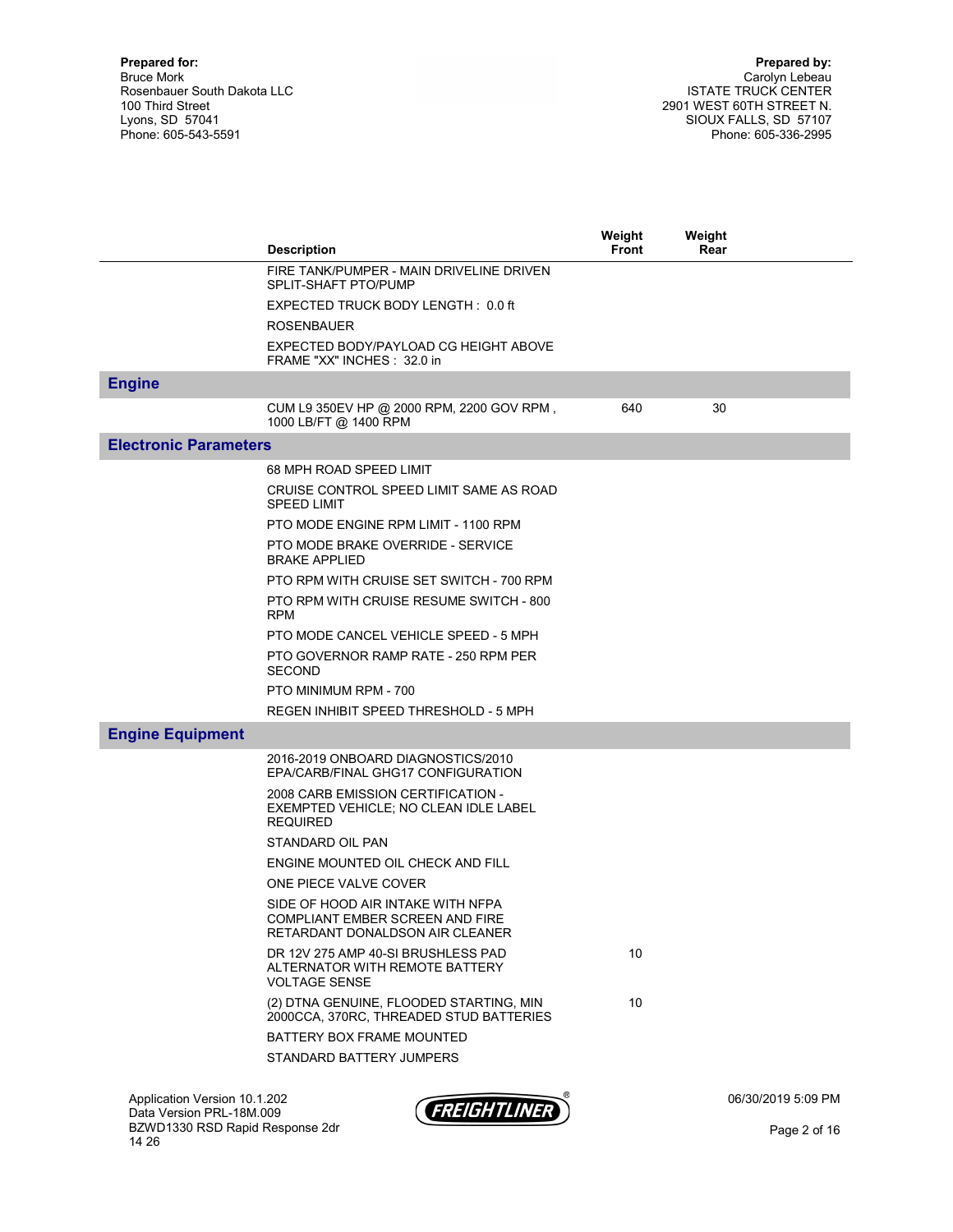| <b>Description</b>                                                                                                                             | Weight<br>Front | Weight<br>Rear |  |
|------------------------------------------------------------------------------------------------------------------------------------------------|-----------------|----------------|--|
| SINGLE BATTERY BOX FRAME MOUNTED LH<br>SIDE UNDER CAB                                                                                          |                 |                |  |
| WIRE GROUND RETURN FOR BATTERY CABLES<br>WITH ADDITIONAL FRAME GROUND RETURN                                                                   |                 |                |  |
| NON-POLISHED BATTERY BOX COVER                                                                                                                 |                 |                |  |
| NO CAB AUXILIARY POWER WIRING                                                                                                                  |                 |                |  |
| POSITIVE LOAD DISCONNECT WITH CAB<br>MOUNTED CONTROL SWITCH MOUNTED<br>OUTBOARD DRIVER SEAT                                                    | 8               |                |  |
| <b>CUMMINS TURBOCHARGED 18.7 CFM AIR</b><br>COMPRESSOR WITH INTERNAL SAFETY VALVE                                                              |                 |                |  |
| STANDARD MECHANICAL AIR COMPRESSOR<br><b>GOVERNOR</b>                                                                                          |                 |                |  |
| AIR COMPRESSOR DISCHARGE LINE                                                                                                                  |                 |                |  |
| GVG, FIRE AND EMERGENCY SERVICE<br><b>VEHICLES ENGINE WARNING</b>                                                                              |                 |                |  |
| CUMMINS EXHAUST BRAKE INTEGRAL WITH<br>VARIABLE GEOMETRY TURBO WITH ON/OFF<br>DASH SWITCH, ACTIVATES STOP LAMPS                                | 20              |                |  |
| RH OUTBOARD UNDER STEP MOUNTED<br>HORIZONTAL AFTERTREATMENT SYSTEM<br>ASSEMBLY WITH RH HORIZONTAL TAILPIPE<br>EXITING FORWARD OF REAR TIRES    | 10              | 5              |  |
| ENGINE AFTERTREATMENT DEVICE.<br>AUTOMATIC OVER THE ROAD ACTIVE<br>REGENERATION AND DASH MOUNTED SINGLE<br>REGENERATION REQUEST/INHIBIT SWITCH |                 |                |  |
| STANDARD EXHAUST SYSTEM LENGTH                                                                                                                 |                 |                |  |
| RH HORIZONTAL TAILPIPE, EXIT FORWARD OF<br><b>REAR TIRES AT 90 DEGREES</b>                                                                     | 20              | 20             |  |
| 6 GALLON DIESEL EXHAUST FLUID TANK                                                                                                             |                 |                |  |
| 100 PERCENT DIESEL EXHAUST FLUID FILL                                                                                                          |                 |                |  |
| LH MEDIUM DUTY STANDARD DIESEL EXHAUST<br><b>FLUID TANK LOCATION</b>                                                                           |                 |                |  |
| STANDARD DIESEL EXHAUST FLUID PUMP<br><b>MOUNTING</b>                                                                                          |                 |                |  |
| STANDARD DIESEL EXHAUST FLUID TANK CAP                                                                                                         |                 |                |  |
| HORTON DRIVEMASTER ADVANTAGE ON/OFF<br>FAN DRIVE                                                                                               |                 |                |  |
| AUTOMATIC FAN CONTROL WITH DASH<br>SWITCH AND INDICATOR LIGHT, NON ENGINE<br><b>MOUNTED</b>                                                    |                 |                |  |
| <b>CUMMINS SPIN ON FUEL FILTER</b>                                                                                                             |                 |                |  |
| COMBINATION FULL FLOW/BYPASS OIL FILTER                                                                                                        |                 |                |  |
| 1100 SQUARE INCH ALUMINUM RADIATOR                                                                                                             | 70              |                |  |

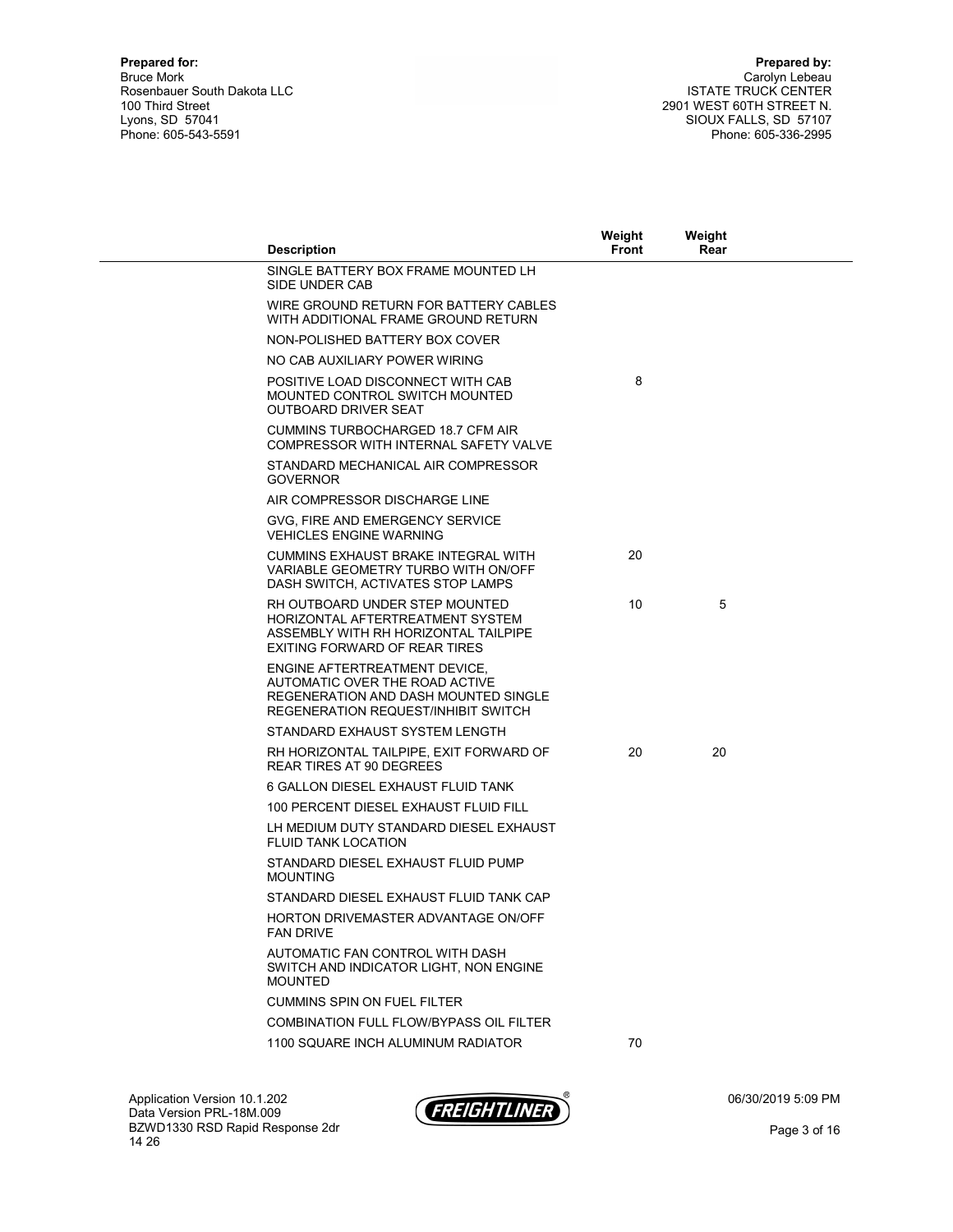| ANTIFREEZE TO -60F, ETHYLENE GLYCOL PRE-<br>CHARGED SCA HEAVY DUTY COOLANT<br>GATES BLUE STRIPE COOLANT HOSES OR<br>EQUIVALENT<br>CONSTANT TENSION HOSE CLAMPS FOR |  |
|--------------------------------------------------------------------------------------------------------------------------------------------------------------------|--|
|                                                                                                                                                                    |  |
|                                                                                                                                                                    |  |
| <b>COOLANT HOSES</b>                                                                                                                                               |  |
| 10<br>AUXILIARY ENGINE COOLING USING WATER<br><b>FROM FIRE PUMP</b>                                                                                                |  |
| LOWER RADIATOR GUARD                                                                                                                                               |  |
| ALUMINUM FLYWHEEL HOUSING                                                                                                                                          |  |
| ELECTRIC GRID AIR INTAKE WARMER                                                                                                                                    |  |
| DELCO 12V 38MT HD STARTER WITH<br>INTEGRATED MAGNETIC SWITCH                                                                                                       |  |
| <b>Transmission</b>                                                                                                                                                |  |
| 200<br>60<br>ALLISON 3000 EVS AUTOMATIC TRANSMISSION<br>WITH PTO PROVISION                                                                                         |  |
| <b>Transmission Equipment</b>                                                                                                                                      |  |
| ALLISON VOCATIONAL PACKAGE 198 -<br>AVAILABLE ON 3000/4000 PRODUCT FAMILIES<br>WITH VOCATIONAL MODEL EVS                                                           |  |
| ALLISON VOCATIONAL RATING FOR FIRE<br>TRUCK/EMERGENCY VEHICLE APPLICATIONS<br>AVAILABLE WITH ALL PRODUCT FAMILIES                                                  |  |
| PRIMARY MODE GEARS, LOWEST GEAR 1,<br>START GEAR 1, HIGHEST GEAR 5, AVAILABLE<br>FOR 3000/4000 PRODUCT FAMILIES ONLY                                               |  |
| SECONDARY MODE GEARS, LOWEST GEAR 1,<br>START GEAR 1, HIGHEST GEAR 5, AVAILABLE<br>FOR 3000/4000 PRODUCT FAMILIES ONLY                                             |  |
| PRIMARY SHIFT SCHEDULE RECOMMENDED BY<br>DTNA AND ALLISON, THIS DEFINED BY ENGINE<br>AND VOCATIONAL USAGE                                                          |  |
| <b>SECONDARY SHIFT SCHEDULE</b><br>RECOMMENDED BY DTNA AND ALLISON. THIS<br>DEFINED BY ENGINE AND VOCATIONAL USAGE                                                 |  |
| PRIMARY SHIFT SPEED RECOMMENDED BY<br>DTNA AND ALLISON, THIS DEFINED BY ENGINE<br>AND VOCATIONAL USAGE                                                             |  |
| SECONDARY SHIFT SPEED RECOMMENDED BY<br>DTNA AND ALLISON. THIS DEFINED BY ENGINE<br>AND VOCATIONAL USAGE                                                           |  |
| ENGINE BRAKE RANGE PRESELECT<br>RECOMMENDED BY DTNA AND ALLISON. THIS<br>DEFINED BY ENGINE AND VOCATIONAL USAGE                                                    |  |

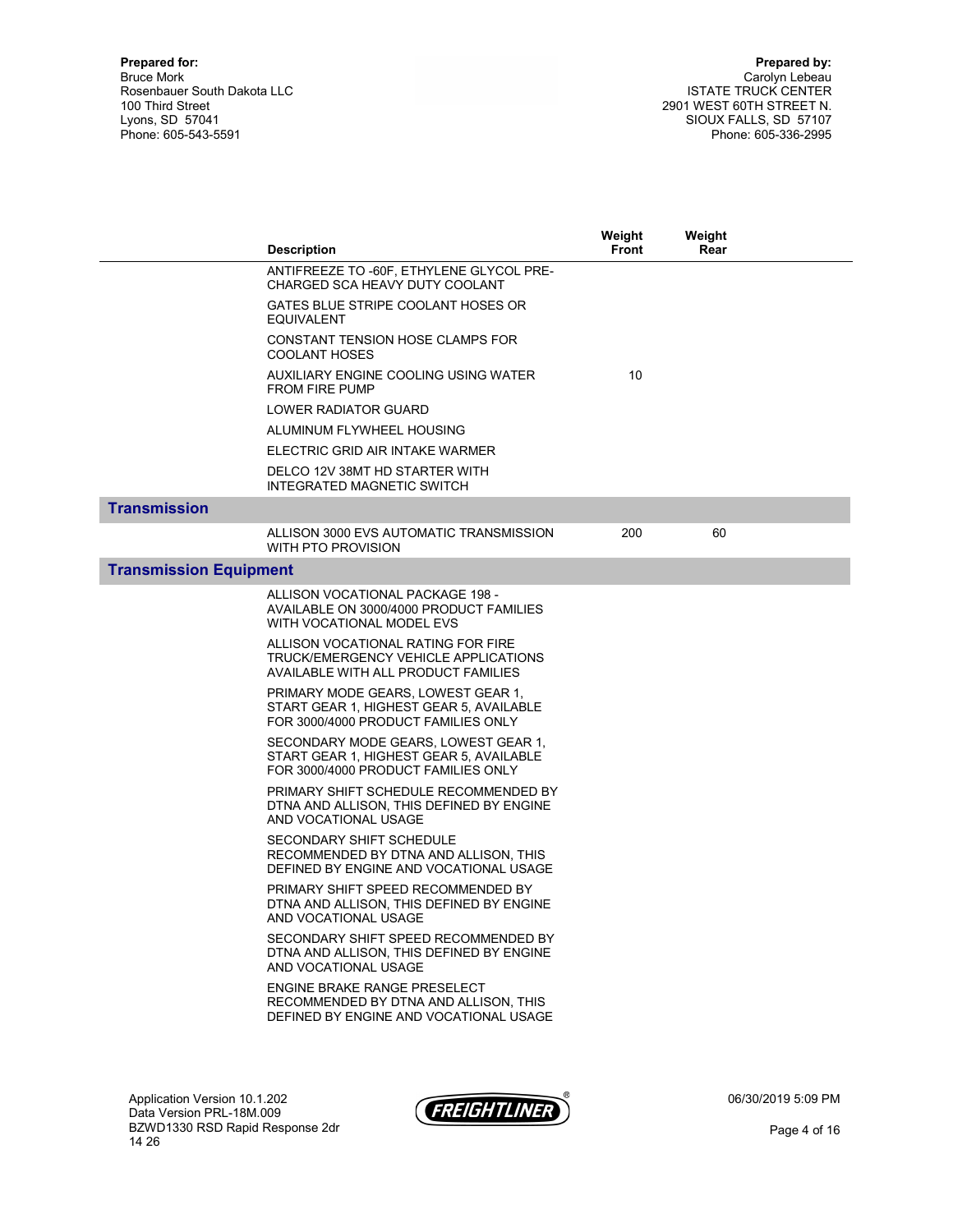|                                 | <b>Description</b>                                                                                                                         | Weight<br>Front | Weight<br>Rear |  |
|---------------------------------|--------------------------------------------------------------------------------------------------------------------------------------------|-----------------|----------------|--|
|                                 | <b>ENGINE BRAKE RANGE ALTERNATE</b><br>PRESELECT RECOMMENDED BY DTNA AND<br>ALLISON, THIS DEFINED BY ENGINE AND<br><b>VOCATIONAL USAGE</b> |                 |                |  |
|                                 | FUEL SENSE 2.0 DISABLED - PERFORMANCE -<br><b>TABLE BASED</b>                                                                              |                 |                |  |
|                                 | DRIVER SWITCH INPUT - DEFAULT - NO<br><b>SWITCHES</b>                                                                                      |                 |                |  |
|                                 | <b>VEHICLE INTERFACE WIRING CONNECTOR</b><br>WITHOUT BLUNT CUTS, AT END OF FRAME                                                           |                 |                |  |
|                                 | ELECTRONIC TRANSMISSION CUSTOMER<br>ACCESS CONNECTOR FIREWALL MOUNTED                                                                      |                 |                |  |
|                                 | (2) CUSTOMER INSTALLED MUNCIE CS10<br><b>SERIES PTO'S</b>                                                                                  |                 |                |  |
|                                 | PTO MOUNTING, LH SIDE AND TOP RH SIDE OF<br><b>MAIN TRANSMISSION</b>                                                                       |                 |                |  |
|                                 | MAGNETIC PLUGS, ENGINE DRAIN,<br>TRANSMISSION DRAIN, AXLE(S) FILL AND<br><b>DRAIN</b>                                                      |                 |                |  |
|                                 | PUSH BUTTON ELECTRONIC SHIFT CONTROL,<br><b>DASH MOUNTED</b>                                                                               |                 |                |  |
|                                 | TRANSMISSION PROGNOSTICS - ENABLED 2013                                                                                                    |                 |                |  |
|                                 | WATER TO OIL TRANSMISSION COOLER, IN<br><b>RADIATOR END TANK</b>                                                                           |                 |                |  |
|                                 | TRANSMISSION OIL CHECK AND FILL WITH<br>ELECTRONIC OIL LEVEL CHECK                                                                         |                 |                |  |
|                                 | SYNTHETIC TRANSMISSION FLUID (TES-295<br>COMPLIANT)                                                                                        |                 |                |  |
| <b>Front Axle and Equipment</b> |                                                                                                                                            |                 |                |  |
|                                 | DETROIT DA-F-14.7-3 14,700# FF1 71.5 KPI/3.74<br>DROP SINGLE FRONT AXLE                                                                    |                 |                |  |
|                                 | MERITOR 16.5X5 Q+ CAST SPIDER CAM FRONT<br>BRAKES, DOUBLE ANCHOR, FABRICATED<br><b>SHOES</b>                                               |                 |                |  |
|                                 | FIRE AND EMERGENCY SEVERE SERVICE,<br>NON-ASBESTOS FRONT LINING                                                                            |                 |                |  |
|                                 | CONMET CAST IRON FRONT BRAKE DRUMS                                                                                                         |                 |                |  |
|                                 | FRONT BRAKE DUST SHIELDS                                                                                                                   | 5               |                |  |
|                                 | <b>FRONT OIL SEALS</b>                                                                                                                     |                 |                |  |
|                                 | VENTED FRONT HUB CAPS WITH WINDOW,<br>CENTER AND SIDE PLUGS - OIL                                                                          |                 |                |  |
|                                 | STANDARD SPINDLE NUTS FOR ALL AXLES                                                                                                        |                 |                |  |
|                                 | <b>MERITOR AUTOMATIC FRONT SLACK</b><br><b>ADJUSTERS</b>                                                                                   |                 |                |  |
|                                 | TRW TAS-85 POWER STEERING                                                                                                                  | 40              |                |  |



06/30/2019 5:09 PM

Page 5 of 16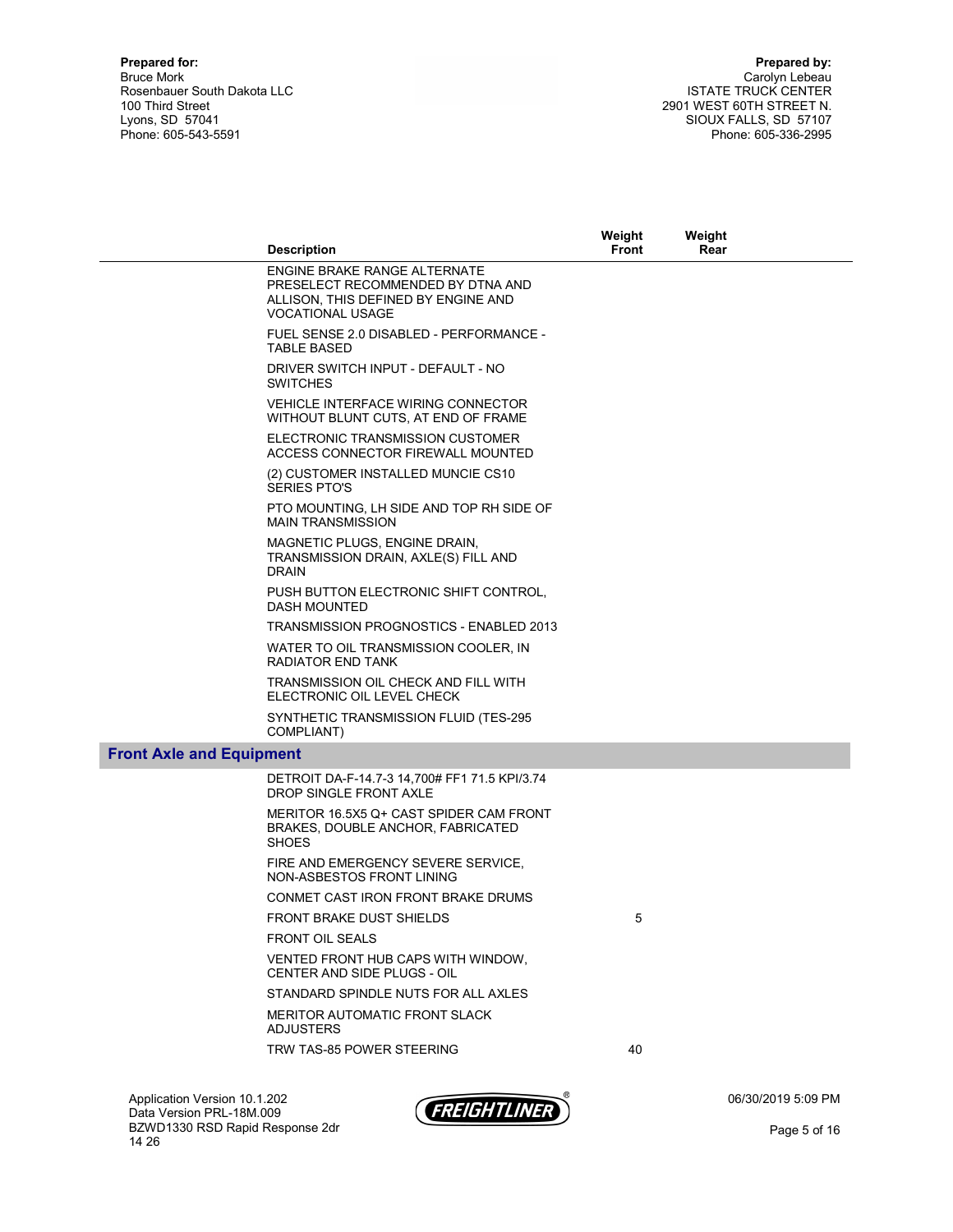|                                | <b>Description</b>                                                         | Weight<br><b>Front</b> | Weight<br>Rear |  |
|--------------------------------|----------------------------------------------------------------------------|------------------------|----------------|--|
|                                | POWER STEERING PUMP                                                        |                        |                |  |
|                                | 2 QUART SEE THROUGH POWER STEERING<br><b>RESERVOIR</b>                     |                        |                |  |
|                                | ORGANIC SAE 80/90 FRONT AXLE LUBE                                          |                        |                |  |
| <b>Front Suspension</b>        |                                                                            |                        |                |  |
|                                | 14,600# TAPERLEAF FRONT SUSPENSION                                         | 170                    |                |  |
|                                | MAINTENANCE FREE RUBBER BUSHINGS -<br><b>FRONT SUSPENSION</b>              |                        |                |  |
|                                | <b>FRONT SHOCK ABSORBERS</b>                                               |                        |                |  |
| <b>Rear Axle and Equipment</b> |                                                                            |                        |                |  |
|                                | RS-26-185 26,000# T-SERIES SINGLE REAR<br><b>AXLE</b>                      |                        | 255            |  |
|                                | 4.89 REAR AXLE RATIO                                                       |                        |                |  |
|                                | IRON REAR AXLE CARRIER WITH STANDARD<br><b>AXLE HOUSING</b>                |                        |                |  |
|                                | MXL 17T MERITOR EXTENDED LUBE MAIN<br>DRIVELINE WITH HALF ROUND YOKES      | 20                     | 20             |  |
|                                | MERITOR 16.5X7 P CAST SPIDER CAM REAR<br>BRAKES, DOUBLE ANCHOR, CAST SHOES |                        | 20             |  |
|                                | FIRE AND EMERGENCY SEVERE SERVICE NON-<br>ASBESTOS REAR BRAKE LINING       |                        |                |  |
|                                | BRAKE CAMS AND CHAMBERS ON FORWARD<br>SIDE OF DRIVE AXLE(S)                |                        |                |  |
|                                | WEBB HEAVY WEIGHT CAST IRON REAR BRAKE<br><b>DRUMS</b>                     |                        | 80             |  |
|                                | <b>REAR BRAKE DUST SHIELDS</b>                                             |                        | 5              |  |
|                                | <b>REAR OIL SEALS</b>                                                      |                        |                |  |
|                                | HALDEX GOLDSEAL LONGSTROKE 1-DRIVE<br>AXLE SPRING PARKING CHAMBERS         |                        |                |  |
|                                | HALDEX AUTOMATIC REAR SLACK ADJUSTERS                                      |                        |                |  |
|                                | ORGANIC SAE 80/90 REAR AXLE LUBE                                           |                        |                |  |
| <b>Rear Suspension</b>         |                                                                            |                        |                |  |
|                                | 26,000# FLAT LEAF SPRING REAR SUSPENSION<br>WITH HELPER AND RADIUS ROD     |                        | 170            |  |
|                                | SPRING SUSPENSION - NO AXLE SPACERS                                        |                        |                |  |
|                                | STANDARD AXLE SEATS IN AXLE CLAMP<br><b>GROUP</b>                          |                        |                |  |
|                                | FORE/AFT CONTROL RODS                                                      |                        |                |  |
| <b>Brake System</b>            |                                                                            |                        |                |  |
|                                | AIR BRAKE PACKAGE                                                          |                        |                |  |
|                                | WABCO 4S/4M ABS                                                            |                        |                |  |



06/30/2019 5:09 PM

Page 6 of 16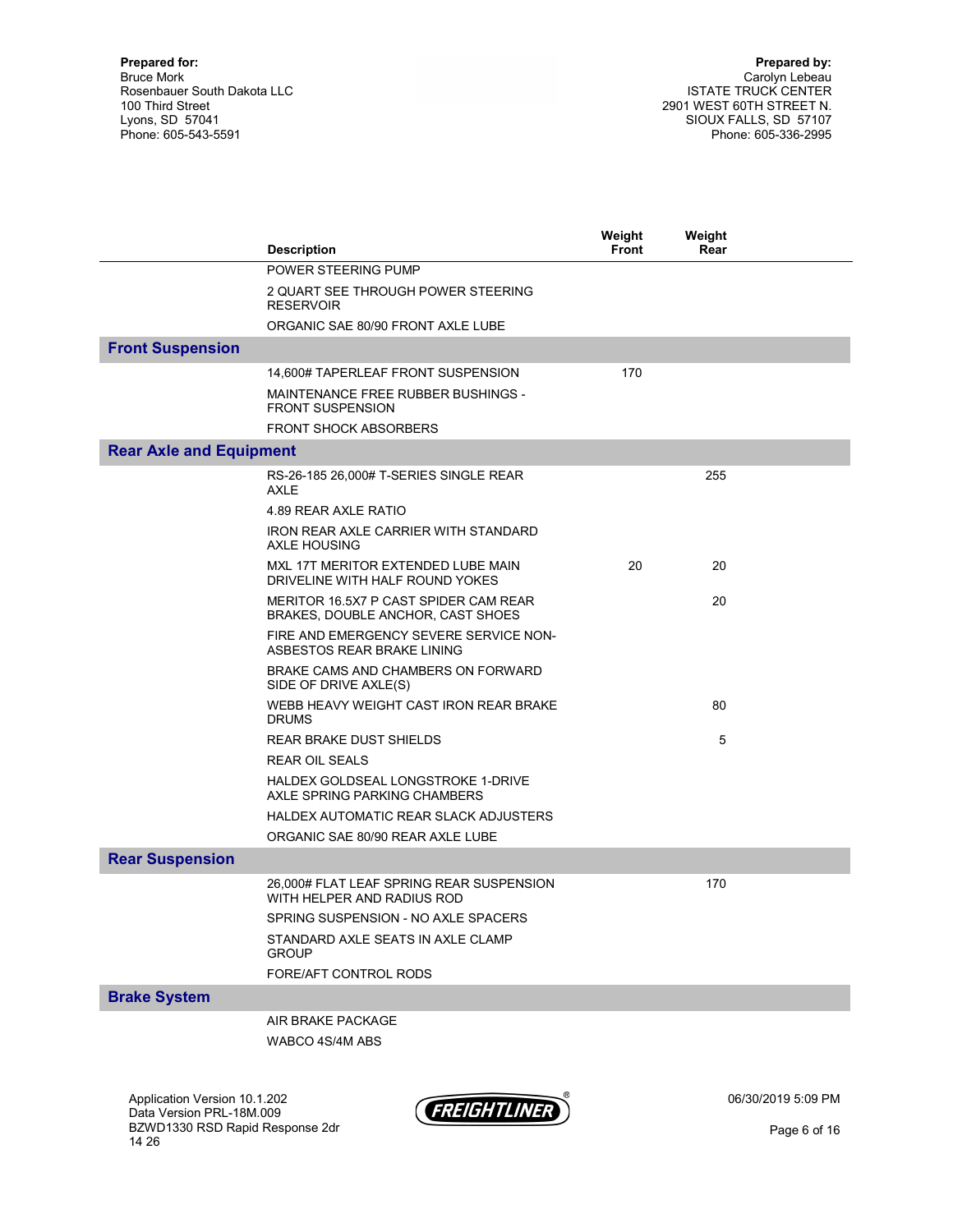|                              | <b>Description</b>                                                                                                                | Weight<br><b>Front</b> | Weight<br>Rear |  |
|------------------------------|-----------------------------------------------------------------------------------------------------------------------------------|------------------------|----------------|--|
|                              | REINFORCED NYLON, FABRIC BRAID AND WIRE                                                                                           |                        |                |  |
|                              | <b>BRAID CHASSIS AIR LINES</b>                                                                                                    |                        |                |  |
|                              | FIBER BRAID PARKING BRAKE HOSE                                                                                                    |                        |                |  |
|                              | STANDARD BRAKE SYSTEM VALVES                                                                                                      |                        |                |  |
|                              | STANDARD AIR SYSTEM PRESSURE<br><b>PROTECTION SYSTEM</b>                                                                          |                        |                |  |
|                              | STD U.S. FRONT BRAKE VALVE                                                                                                        |                        |                |  |
|                              | RELAY VALVE WITH 5-8 PSI CRACK PRESSURE,<br>NO REAR PROPORTIONING VALVE                                                           |                        |                |  |
|                              | BW AD-9 BRAKE LINE AIR DRYER WITH HEATER                                                                                          | 20                     |                |  |
|                              | AIR DRYER MOUNTED INBOARD ON LH RAIL                                                                                              |                        |                |  |
|                              | STEEL AIR TANKS MOUNTED AFT INSIDE<br>AND/OR BELOW FRAME JUST FORWARD OF<br>REAR SUSPENSION, NO TRIPLE OR TORPEDO<br><b>TANKS</b> |                        |                |  |
|                              | CLEAR FRAME RAILS FROM BACK OF CAB TO<br>FRONT REAR SUSPENSION BRACKET, BOTH<br><b>RAILS OUTBOARD</b>                             |                        |                |  |
|                              | BW DV-2 AUTO DRAIN VALVE WITHOUT HEATER<br>ON ALL TANK(S)                                                                         |                        |                |  |
| <b>Trailer Connections</b>   |                                                                                                                                   |                        |                |  |
|                              | UPGRADED CHASSIS MULTIPLEXING UNIT                                                                                                |                        |                |  |
|                              | UPGRADED BULKHEAD MULTIPLEXING UNIT                                                                                               |                        |                |  |
| <b>Wheelbase &amp; Frame</b> |                                                                                                                                   |                        |                |  |
|                              | 5175MM (204 INCH) WHEELBASE                                                                                                       |                        |                |  |
|                              | 11/32X3-1/2X10-15/16 INCH STEEL FRAME<br>(8.73MMX277.8MM/0.344X10.94 INCH) 120KSI                                                 | 170                    | 110            |  |
|                              | 1900MM (75 INCH) REAR FRAME OVERHANG                                                                                              |                        |                |  |
|                              | FRAME OVERHANG RANGE: 71 INCH TO 80<br><b>INCH</b>                                                                                | -20                    | 90             |  |
|                              | CALC'D BACK OF CAB TO REAR SUSP C/L (CA):<br>138.15 in                                                                            |                        |                |  |
|                              | CALCULATED EFFECTIVE BACK OF CAB TO<br>REAR SUSPENSION C/L (CA): 135.15 in                                                        |                        |                |  |
|                              | CALC'D FRAME LENGTH - OVERALL : 307.89                                                                                            |                        |                |  |
|                              | CALCULATED FRAME SPACE LH SIDE: 103.43<br>in                                                                                      |                        |                |  |
|                              | CALCULATED FRAME SPACE RH SIDE: 208.48<br>in.                                                                                     |                        |                |  |
|                              | CALC'D SPACE AVAILABLE FOR DECKPLATE :<br>138.45 in                                                                               |                        |                |  |
|                              | SQUARE END OF FRAME                                                                                                               |                        |                |  |
|                              | FRONT CLOSING CROSSMEMBER                                                                                                         |                        |                |  |
|                              | STANDARD WEIGHT ENGINE CROSSMEMBER                                                                                                |                        |                |  |

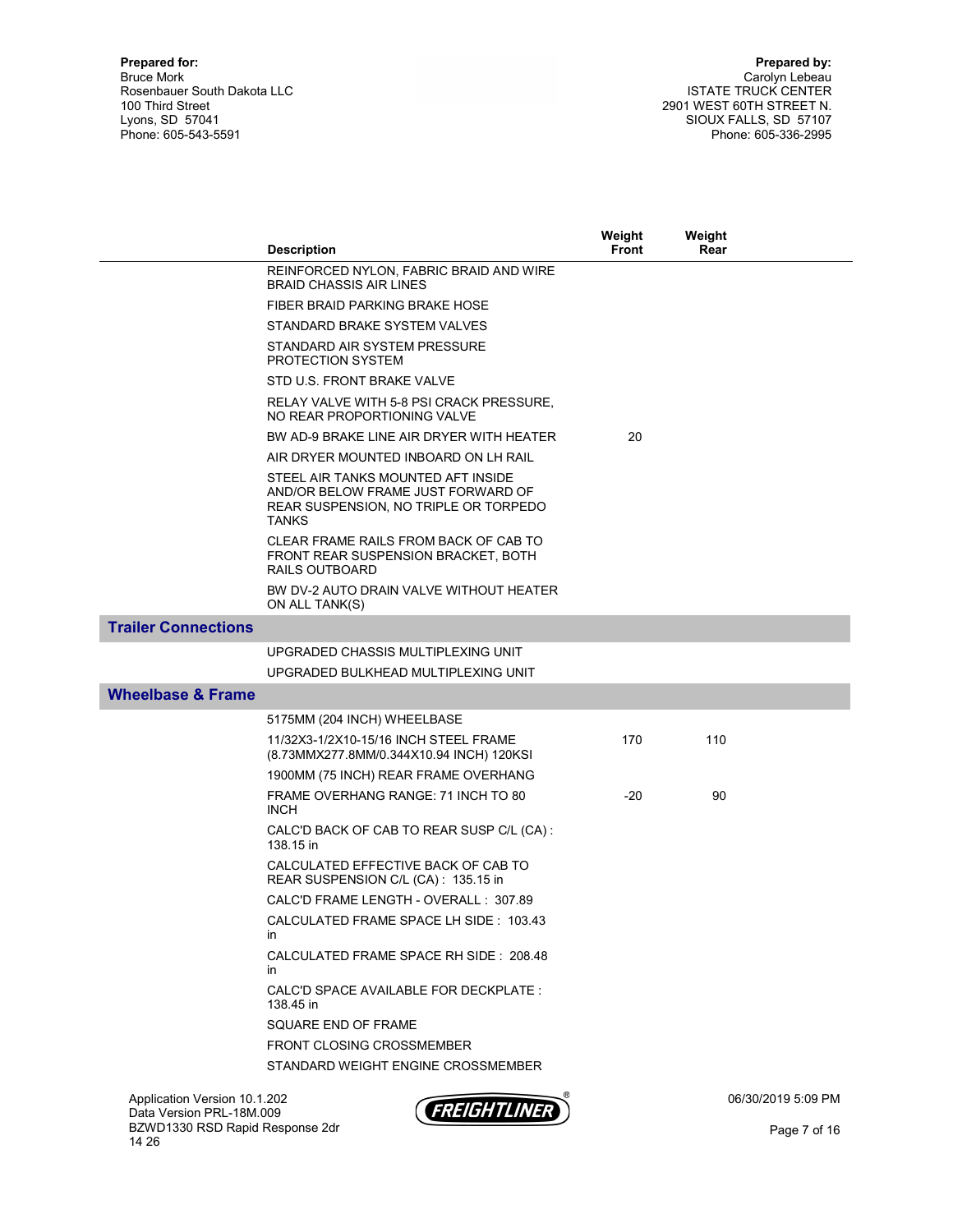|                          |                                                                                                                                      | Weight       | Weight |  |
|--------------------------|--------------------------------------------------------------------------------------------------------------------------------------|--------------|--------|--|
|                          | <b>Description</b>                                                                                                                   | <b>Front</b> | Rear   |  |
|                          | STANDARD CROSSMEMBER BACK OF<br><b>TRANSMISSION</b>                                                                                  |              |        |  |
|                          | STANDARD MIDSHIP #1 CROSSMEMBER(S)                                                                                                   |              |        |  |
|                          | STANDARD REARMOST CROSSMEMBER                                                                                                        |              |        |  |
|                          | STANDARD SUSPENSION CROSSMEMBER                                                                                                      |              |        |  |
| <b>Chassis Equipment</b> |                                                                                                                                      |              |        |  |
|                          | THREE-PIECE 14 INCH CHROMED STEEL<br><b>BUMPER WITH COLLAPSIBLE ENDS</b>                                                             | 30           |        |  |
|                          | FRONT TOW HOOKS - FRAME MOUNTED                                                                                                      | 15           |        |  |
|                          | BUMPER MOUNTING FOR SINGLE LICENSE<br><b>PLATE</b>                                                                                   |              |        |  |
|                          | FENDER AND FRONT OF HOOD MOUNTED<br><b>FRONT MUDFLAPS</b>                                                                            |              |        |  |
|                          | GRADE 8 THREADED HEX HEADED FRAME<br><b>FASTENERS</b>                                                                                |              |        |  |
|                          | <b>CHASSIS PREP FOR ROSENBAUER/CENTRAL</b><br>STATES, MULTI-WHEELBASE, F/L SINGLE<br>SPRING SUSPENSION, FORWARD 18 INCHES<br>(450MM) |              |        |  |
| <b>Fuel Tanks</b>        |                                                                                                                                      |              |        |  |
|                          | 50 GALLON/189 LITER SHORT RECTANGULAR<br>ALUMINUM FUEL TANK - LH                                                                     | 20           |        |  |
|                          | RECTANGULAR FUEL TANK(S)                                                                                                             |              |        |  |
|                          | PLAIN ALUMINUM/PAINTED STEEL<br>FUEL/HYDRAULIC TANK(S) WITH PAINTED<br><b>BANDS</b>                                                  |              |        |  |
|                          | FUEL TANK(S) FORWARD                                                                                                                 |              |        |  |
|                          | <b>PLAIN STEP FINISH</b>                                                                                                             |              |        |  |
|                          | FUEL TANK CAP(S)                                                                                                                     |              |        |  |
|                          | DETROIT FUEL/WATER SEPARATOR WITH<br>WATER IN FUEL SENSOR                                                                            | -5           |        |  |
|                          | EQUIFLO INBOARD FUEL SYSTEM                                                                                                          |              |        |  |
|                          | NO NATURAL GAS VEHICLE FUEL TANK VENT<br>LINE/STACK                                                                                  |              |        |  |
|                          | HIGH TEMPERATURE REINFORCED NYLON<br><b>FUEL LINE</b>                                                                                |              |        |  |
|                          | FUEL COOLER MOUNTED LEFT HAND IN RAIL                                                                                                | 10           |        |  |
| <b>Tires</b>             |                                                                                                                                      |              |        |  |
|                          | MICHELIN XZE 12R22.5 16 PLY RADIAL FRONT<br><b>TIRES</b>                                                                             | 50           |        |  |
|                          | MICHELIN XDN2 12R22.5 16 PLY RADIAL REAR<br>TIRES                                                                                    |              | 140    |  |
|                          |                                                                                                                                      |              |        |  |

#### Hubs

Application Version 10.1.202 Data Version PRL-18M.009 BZWD1330 RSD Rapid Response 2dr 14 26



06/30/2019 5:09 PM

Page 8 of 16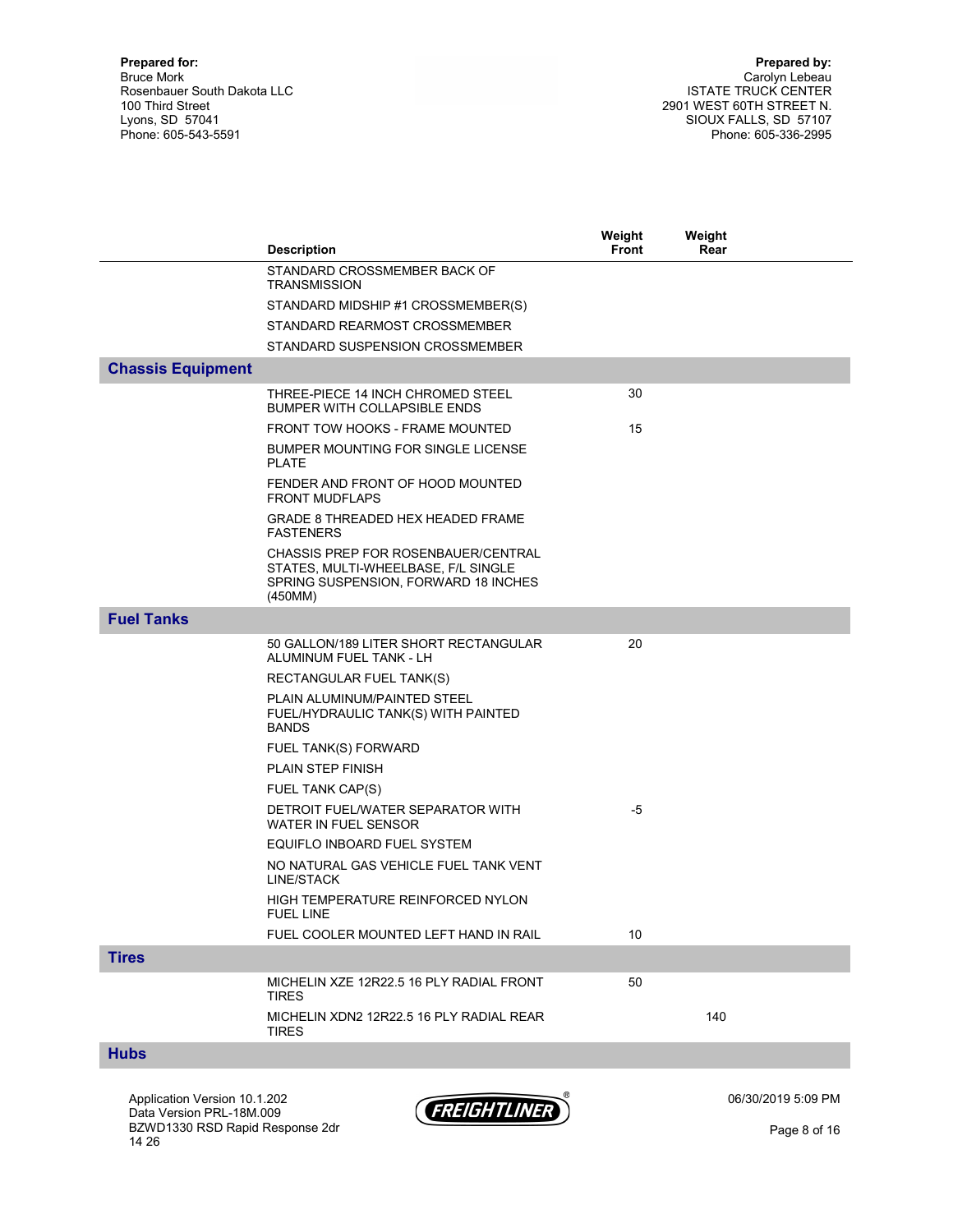|                     | <b>Description</b>                                                                                                | Weight<br><b>Front</b> | Weight<br>Rear |  |
|---------------------|-------------------------------------------------------------------------------------------------------------------|------------------------|----------------|--|
|                     | CONMET PRESET PLUS PREMIUM IRON FRONT<br><b>HUBS</b>                                                              |                        |                |  |
|                     | CONMET PRESET PLUS PREMIUM IRON REAR<br><b>HUBS</b>                                                               |                        |                |  |
| <b>Wheels</b>       |                                                                                                                   |                        |                |  |
|                     | ACCURIDE 51408 ACCU-LITE 22.5X8.25 10-HUB<br>PILOT 6.16 INSET 2-HAND STEEL DISC FRONT<br><b>WHEELS</b>            |                        |                |  |
|                     | ACCURIDE 51408 ACCU-LITE 22.5X8.25 10-HUB<br>PILOT 2-HAND STEEL DISC REAR WHEELS                                  |                        |                |  |
|                     | <b>FRONT WHEEL MOUNTING NUTS</b>                                                                                  |                        |                |  |
|                     | <b>REAR WHEEL MOUNTING NUTS</b>                                                                                   |                        |                |  |
| <b>Cab Exterior</b> |                                                                                                                   |                        |                |  |
|                     | 106 INCH BBC FLAT ROOF ALUMINUM<br>CONVENTIONAL CAB                                                               |                        |                |  |
|                     | AIR CAB MOUNTING                                                                                                  |                        |                |  |
|                     | LH AND RH EXTERIOR GRAB HANDLES WITH<br>SINGLE RUBBER INSERT                                                      |                        |                |  |
|                     | <b>HOOD MOUNTED CHROMED PLASTIC GRILLE</b>                                                                        |                        |                |  |
|                     | CHROME HOOD MOUNTED AIR INTAKE GRILLE                                                                             |                        |                |  |
|                     | <b>FIBERGLASS HOOD</b>                                                                                            |                        |                |  |
|                     | SINGLE ELECTRIC HORN                                                                                              |                        |                |  |
|                     | ALL UNIT(S) KEYED ALIKE WITH CUSTOMER<br>SPECIFIED KEY NUMBER FT1031                                              |                        |                |  |
|                     | REAR LICENSE PLATE MOUNT END OF FRAME                                                                             |                        |                |  |
|                     | INTEGRAL HEADLIGHT/MARKER ASSEMBLY<br>WITH CHROME BEZEL                                                           |                        |                |  |
|                     | LED AERODYNAMIC MARKER LIGHTS                                                                                     |                        |                |  |
|                     | DAYTIME RUNNING LIGHTS                                                                                            |                        |                |  |
|                     | OMIT STOP/TAIL/BACKUP LIGHTS AND PROVIDE<br>WIRING WITH SEPARATE STOP/TURN WIRES<br>TO 4 FEET BEYOND END OF FRAME |                        | -5             |  |
|                     | STANDARD FRONT TURN SIGNAL LAMPS                                                                                  |                        |                |  |
|                     | AUTO ON/OFF, ENGINE COMPARTMENT, HOOD<br><b>ACTIVATED WORK LIGHT</b>                                              | 1                      |                |  |
|                     | DUAL WEST COAST BRIGHT FINISH HEATED<br>MIRRORS WITH LH AND RH REMOTE                                             |                        |                |  |
|                     | <b>DOOR MOUNTED MIRRORS</b>                                                                                       |                        |                |  |
|                     | <b>102 INCH EQUIPMENT WIDTH</b>                                                                                   |                        |                |  |
|                     | LH AND RH 8 INCH BRIGHT FINISH CONVEX<br>MIRRORS MOUNTED UNDER PRIMARY<br><b>MIRRORS</b>                          |                        |                |  |
|                     | RH DOWN VIEW MIRROR                                                                                               |                        |                |  |

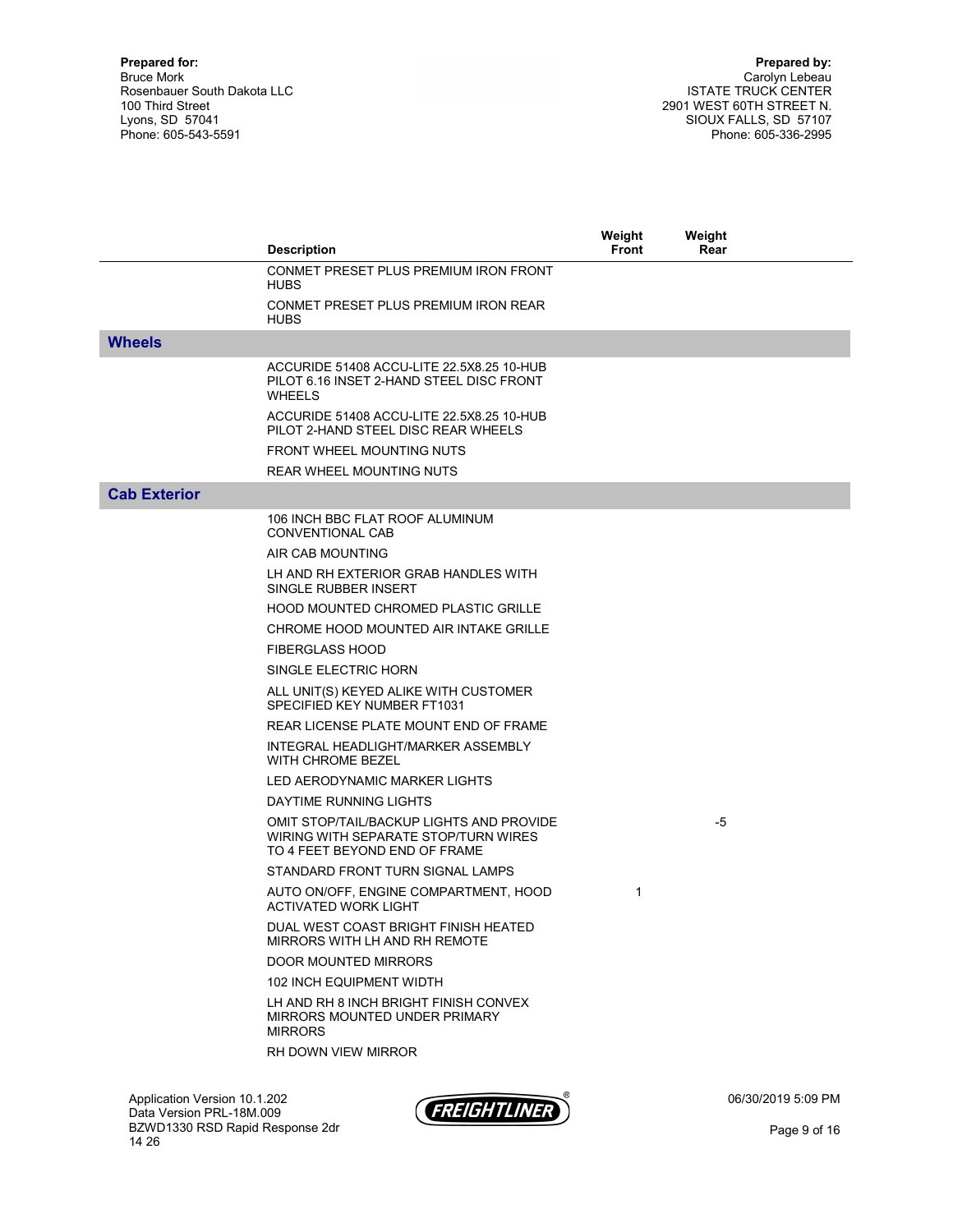|                     | <b>Description</b>                                                                                                       | Weight<br><b>Front</b> | Weight<br>Rear |  |
|---------------------|--------------------------------------------------------------------------------------------------------------------------|------------------------|----------------|--|
|                     | STANDARD SIDE/REAR REFLECTORS                                                                                            |                        |                |  |
|                     | 63X14 INCH TINTED REAR WINDOW                                                                                            |                        |                |  |
|                     |                                                                                                                          |                        |                |  |
|                     | TINTED DOOR GLASS LH AND RH WITH TINTED<br>NON-OPERATING WING WINDOWS                                                    |                        |                |  |
|                     | MANUAL DOOR WINDOW REGULATORS                                                                                            |                        |                |  |
|                     | 1-PIECE TINTED ROPED-IN WINDSHIELD                                                                                       |                        |                |  |
|                     | 2 GALLON WINDSHIELD WASHER RESERVOIR<br>WITHOUT FLUID LEVEL INDICATOR, FRAME<br><b>MOUNTED</b>                           |                        |                |  |
| <b>Cab Interior</b> |                                                                                                                          |                        |                |  |
|                     | OPAL GRAY VINYL INTERIOR                                                                                                 |                        |                |  |
|                     | <b>MOLDED PLASTIC DOOR PANEL</b>                                                                                         |                        |                |  |
|                     | <b>MOLDED PLASTIC DOOR PANEL</b>                                                                                         |                        |                |  |
|                     | <b>BLACK MATS WITH SINGLE INSULATION</b>                                                                                 |                        |                |  |
|                     | FORWARD ROOF MOUNTED CONSOLE WITH<br>UPPER STORAGE COMPARTMENTS WITHOUT<br><b>NETTING</b>                                |                        |                |  |
|                     | IN DASH STORAGE BIN                                                                                                      |                        |                |  |
|                     | (2) CUP HOLDERS LH AND RH DASH                                                                                           |                        |                |  |
|                     | <b>GRAY/CHARCOAL FLAT DASH</b>                                                                                           |                        |                |  |
|                     | 5 LB. FIRE EXTINGUISHER                                                                                                  | 10                     |                |  |
|                     | HEATER, DEFROSTER AND AIR CONDITIONER                                                                                    |                        |                |  |
|                     | STANDARD HVAC DUCTING                                                                                                    |                        |                |  |
|                     | MAIN HVAC CONTROLS WITH RECIRCULATION<br><b>SWITCH</b>                                                                   |                        |                |  |
|                     | STANDARD HEATER PLUMBING                                                                                                 |                        |                |  |
|                     | VALEO HEAVY DUTY A/C REFRIGERANT<br><b>COMPRESSOR</b>                                                                    |                        |                |  |
|                     | BINARY CONTROL, R-134A                                                                                                   |                        |                |  |
|                     | PREMIUM INSULATION                                                                                                       |                        |                |  |
|                     | SOLID-STATE CIRCUIT PROTECTION AND<br><b>FUSES</b>                                                                       |                        |                |  |
|                     | 12V NEGATIVE GROUND ELECTRICAL SYSTEM                                                                                    |                        |                |  |
|                     | DOME DOOR ACTIVATED LH AND RH, DUAL<br>READING LIGHTS, FORWARD CAB ROOF                                                  |                        |                |  |
|                     | CAB DOOR LATCHES WITH MANUAL DOOR<br><b>LOCKS</b>                                                                        |                        |                |  |
|                     | (1) 12 VOLT POWER SUPPLY IN DASH                                                                                         |                        |                |  |
|                     | TRIANGULAR REFLECTORS KIT WITHOUT<br>FLARES SHIPPED LOOSE IN CAB                                                         | 10                     |                |  |
|                     | SEATS INC 911 UNIVERSAL SERIES HIGH BACK<br>AIR SUSPENSION DRIVER SEAT WITH NFPA<br>1901-2009/2016 COMPLIANT SEAT SENSOR | 50                     |                |  |

Application Version 10.1.202 Data Version PRL-18M.009 BZWD1330 RSD Rapid Response 2dr 14 26



06/30/2019 5:09 PM

Page 10 of 16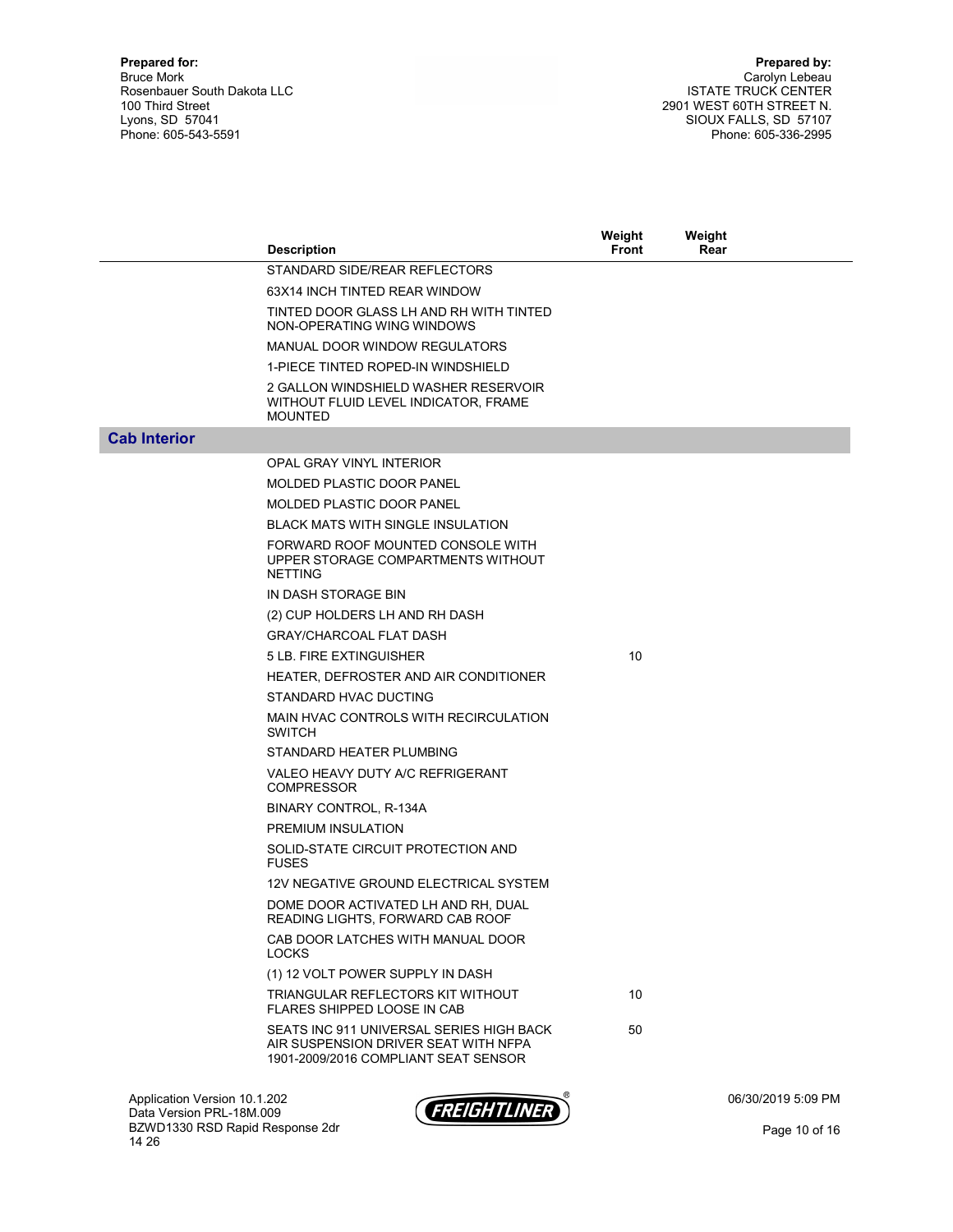|                                   | <b>Description</b>                                                                                        | Weight<br>Front | Weight<br>Rear |                    |
|-----------------------------------|-----------------------------------------------------------------------------------------------------------|-----------------|----------------|--------------------|
|                                   | SEATS INC 911 2 MAN MID BACK NON<br>SUSPENSION PASSENGER SEAT WITH NFPA<br>2009 COMPLIANT SEAT SENSORS    | 105             | 50             |                    |
|                                   | LH AND RH INTEGRAL DOOR PANEL ARMRESTS                                                                    |                 |                |                    |
|                                   | <b>BLACK CORDURA PLUS CLOTH DRIVER SEAT</b><br><b>COVER</b>                                               |                 |                |                    |
|                                   | <b>BLACK CORDURA PLUS CLOTH PASSENGER</b><br><b>SEAT COVER</b>                                            |                 |                |                    |
|                                   | NFPA 1901-2009 HIGH VISIBILITY ORANGE SEAT<br><b>BELTS</b>                                                |                 |                |                    |
|                                   | <b>FIXED STEERING COLUMN</b>                                                                              |                 |                |                    |
|                                   | 4-SPOKE 18 INCH (450MM) STEERING WHEEL                                                                    |                 |                |                    |
|                                   | DRIVER AND PASSENGER INTERIOR SUN<br><b>VISORS</b>                                                        |                 |                |                    |
|                                   | NO ENTRY/ACCESS/STEP WIRING                                                                               |                 |                |                    |
| <b>Instruments &amp; Controls</b> |                                                                                                           |                 |                |                    |
|                                   | <b>GRAY DRIVER INSTRUMENT PANEL</b>                                                                       |                 |                |                    |
|                                   | <b>GRAY CENTER INSTRUMENT PANEL</b>                                                                       |                 |                |                    |
|                                   | ENGINE REMOTE INTERFACE WITH PARK<br><b>BRAKE AND NEUTRAL INTERLOCKS</b>                                  |                 |                |                    |
|                                   | <b>BLACK GAUGE BEZELS</b>                                                                                 |                 |                |                    |
|                                   | LOW AIR PRESSURE INDICATOR LIGHT AND<br><b>AUDIBLE ALARM</b>                                              |                 |                |                    |
|                                   | 2 INCH PRIMARY AND SECONDARY AIR<br><b>PRESSURE GAUGES</b>                                                |                 |                |                    |
|                                   | ENGINE COMPARTMENT MOUNTED AIR<br>RESTRICTION INDICATOR WITH GRADUATIONS,<br>WITH WARNING LIGHT IN DASH   |                 |                |                    |
|                                   | ELECTRONIC CRUISE CONTROL WITH<br>SWITCHES IN LH SWITCH PANEL                                             |                 |                |                    |
|                                   | KEY OPERATED IGNITION SWITCH AND<br><b>INTEGRAL START POSITION: 4 POSITION</b><br>OFF/RUN/START/ACCESSORY |                 |                |                    |
|                                   | ICU3S, 132X48 DISPLAY WITH DIAGNOSTICS, 28<br>LED WARNING LAMPS AND DATA LINKED                           |                 |                |                    |
|                                   | <b>HEAVY DUTY ONBOARD DIAGNOSTICS</b><br>INTERFACE CONNECTOR LOCATED BELOW LH<br><b>DASH</b>              |                 |                |                    |
|                                   | 2 INCH ELECTRIC FUEL GAUGE                                                                                |                 |                |                    |
|                                   | ENGINE REMOTE INTERFACE NOT<br><b>CONFIGURED</b>                                                          |                 |                |                    |
|                                   | ENGINE REMOTE INTERFACE CONNECTOR IN<br><b>ENGINE COMPARTMENT</b>                                         |                 |                |                    |
|                                   | ELECTRICAL ENGINE COOLANT TEMPERATURE<br><b>GAUGE</b>                                                     |                 |                |                    |
| Application Version 10.1.202      | $- - - - - -$                                                                                             |                 |                | 06/30/2019 5:09 PM |

Data Version PRL-18M.009 BZWD1330 RSD Rapid Response 2dr 14 26

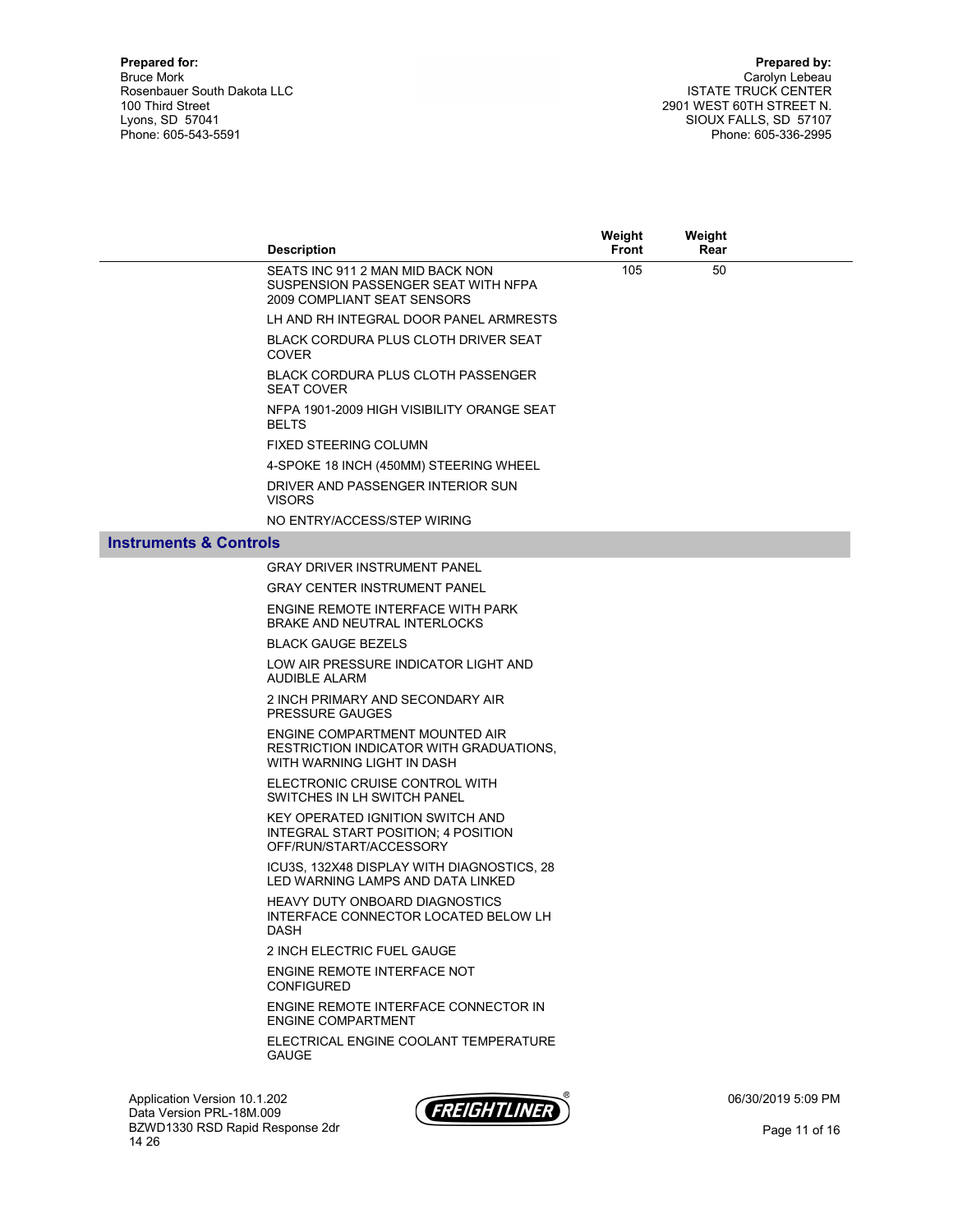|               | <b>Description</b>                                                                                    | Weight<br><b>Front</b> | Weight<br>Rear |  |
|---------------|-------------------------------------------------------------------------------------------------------|------------------------|----------------|--|
|               | 2 INCH TRANSMISSION OIL TEMPERATURE<br><b>GAUGE</b>                                                   |                        |                |  |
|               | ENGINE AND TRIP HOUR METERS INTEGRAL<br><b>WITHIN DRIVER DISPLAY</b>                                  |                        |                |  |
|               | CUSTOMER FURNISHED AND INSTALLED PTO<br><b>CONTROLS</b>                                               |                        |                |  |
|               | ELECTRIC ENGINE OIL PRESSURE GAUGE                                                                    |                        |                |  |
|               | <b>OVERHEAD INSTRUMENT PANEL</b>                                                                      |                        |                |  |
|               | ELECTRONIC MPH SPEEDOMETER WITH<br>SECONDARY KPH SCALE, WITHOUT<br><b>ODOMETER</b>                    |                        |                |  |
|               | STANDARD VEHICLE SPEED SENSOR                                                                         |                        |                |  |
|               | ELECTRONIC 3000 RPM TACHOMETER                                                                        |                        |                |  |
|               | <b>IDLE LIMITER, ELECTRONIC ENGINE</b>                                                                |                        |                |  |
|               | DIGITAL VOLTAGE DISPLAY INTEGRAL WITH<br><b>DRIVER DISPLAY</b>                                        |                        |                |  |
|               | SINGLE ELECTRIC WINDSHIELD WIPER MOTOR<br><b>WITH DELAY</b>                                           |                        |                |  |
|               | MARKER LIGHT SWITCH INTEGRAL WITH<br><b>HEADLIGHT SWITCH</b>                                          |                        |                |  |
|               | ALTERNATING FLASHING HEADLAMP SYSTEM<br>WITH BODY BUILDER CONTROLLED<br><b>ENGAGEMENT</b>             |                        |                |  |
|               | ONE VALVE PARKING BRAKE SYSTEM WITH<br>DASH VALVE CONTROL AUTONEUTRAL AND<br><b>WARNING INDICATOR</b> |                        |                |  |
|               | SELF CANCELING TURN SIGNAL SWITCH WITH<br>DIMMER, WASHER/WIPER AND HAZARD IN<br><b>HANDLE</b>         |                        |                |  |
|               | INTEGRAL ELECTRONIC TURN SIGNAL<br>FLASHER WITH HAZARD LAMPS OVERRIDING<br><b>STOP LAMPS</b>          |                        |                |  |
| <b>Design</b> |                                                                                                       |                        |                |  |
|               | TWO COLOR CUSTOM PAINT                                                                                |                        |                |  |
| <b>Color</b>  |                                                                                                       |                        |                |  |
|               | CAB COLOR A: L0001EB BLACK ELITE BC                                                                   |                        |                |  |
|               | CAB COLOR B: L0762EB MED RED ELITE BC                                                                 |                        |                |  |
|               | <b>DLACK LIICH COLIDE DOLVLIDETLIANE CHACCIC</b>                                                      |                        |                |  |

 BLACK, HIGH SOLIDS POLYURETHANE CHASSIS PAINT FRONT WHEEL PAINT: N0762EA MED RED ELITE SS

> REAR WHEEL PAINT: N0762EA MED RED ELITE SS

STANDARD E COAT/UNDERCOATING

Application Version 10.1.202 Data Version PRL-18M.009 BZWD1330 RSD Rapid Response 2dr 14 26



06/30/2019 5:09 PM

Page 12 of 16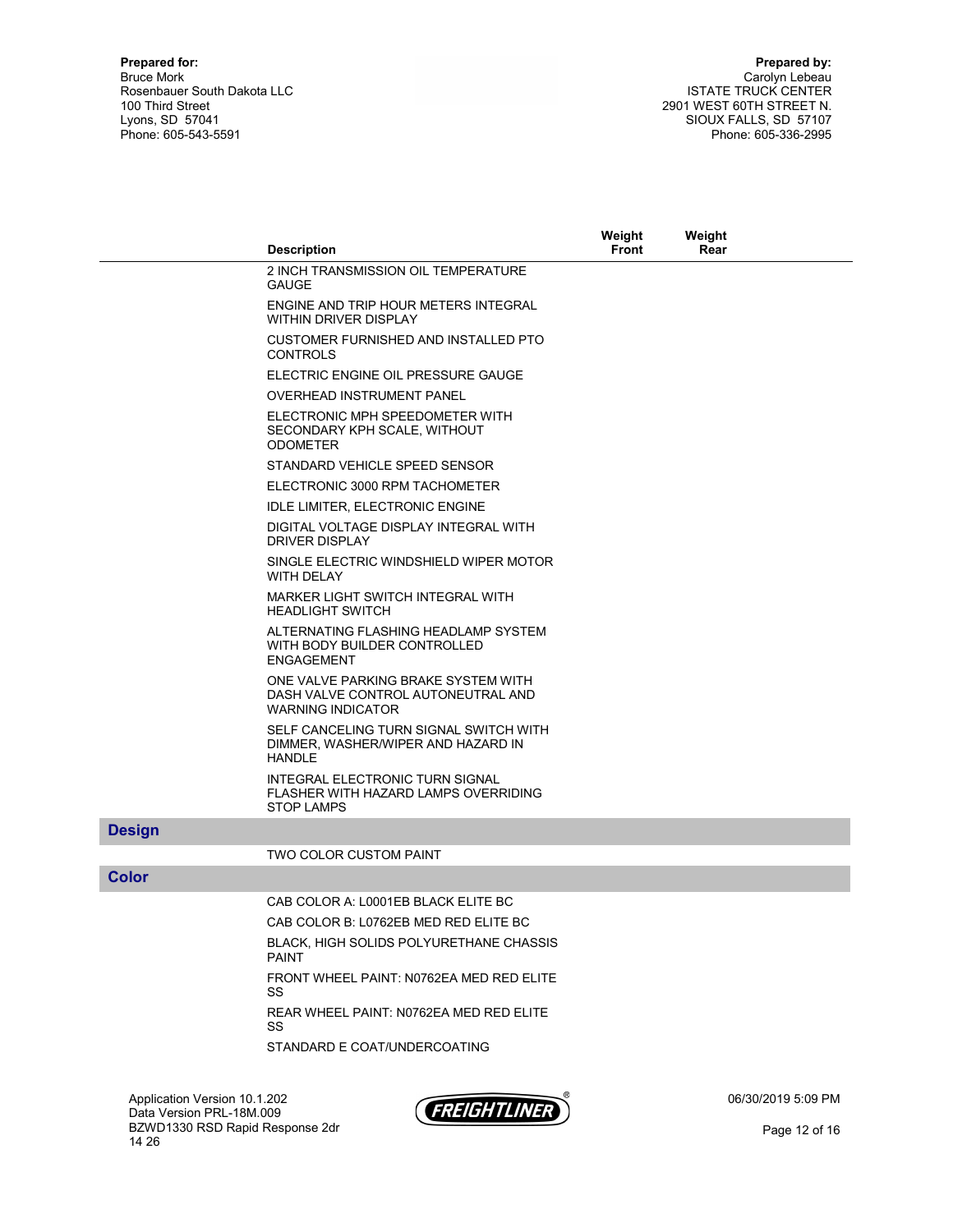Prepared by: Carolyn Lebeau ISTATE TRUCK CENTER 2901 WEST 60TH STREET N. SIOUX FALLS, SD 57107 Phone: 605-336-2995

|                                   | <b>Description</b>                                                         | Weight<br><b>Front</b> | Weight<br>Rear |  |
|-----------------------------------|----------------------------------------------------------------------------|------------------------|----------------|--|
| <b>Certification / Compliance</b> |                                                                            |                        |                |  |
|                                   | U.S. FMVSS CERTIFICATION, EXCEPT SALES<br>CABS AND GLIDER KITS             |                        |                |  |
| <b>Raw Performance Data</b>       |                                                                            |                        |                |  |
|                                   | CALC'D FRAME LENGTH - OVERALL : 307.89                                     |                        |                |  |
|                                   | CALCULATED EFFECTIVE BACK OF CAB TO<br>REAR SUSPENSION C/L (CA): 135.15 in |                        |                |  |
|                                   | CALC'D SPACE AVAILABLE FOR DECKPLATE.<br>138.45 in                         |                        |                |  |
|                                   |                                                                            |                        |                |  |

## T O T A L V E H I C L E S U M M A R Y

| <b>Weight Summary</b>       |              |          |              |
|-----------------------------|--------------|----------|--------------|
|                             | Weight       | Weight   | <b>Total</b> |
|                             | <b>Front</b> | Rear     | Weight       |
| Factory Weight <sup>+</sup> | 7408 lbs     | 4553 lbs | 11961 lbs    |
| Dealer Installed Options    | 2 lbs        | $0$ lbs  | 2 lbs        |
| Total Weight <sup>+</sup>   | 7410 lbs     | 4553 lbs | 11963 lbs    |

### Dealer Installed Options

|                                                                   | Weight<br><b>Front</b> | Weight<br>Rear |
|-------------------------------------------------------------------|------------------------|----------------|
| WELDON VDR AND DISPLAY INSTALLED AT<br><b>ISTATE TRUCK CENTER</b> | 2                      | 0              |
| <b>Total Dealer Installed Options</b>                             | 2 lbs                  | $0$ lbs        |

(+) Weights shown are estimates only.

If weight is critical, contact Customer Application Engineering.

Application Version 10.1.202 Data Version PRL-18M.009 BZWD1330 RSD Rapid Response 2dr 14 26



06/30/2019 5:09 PM

Page 13 of 16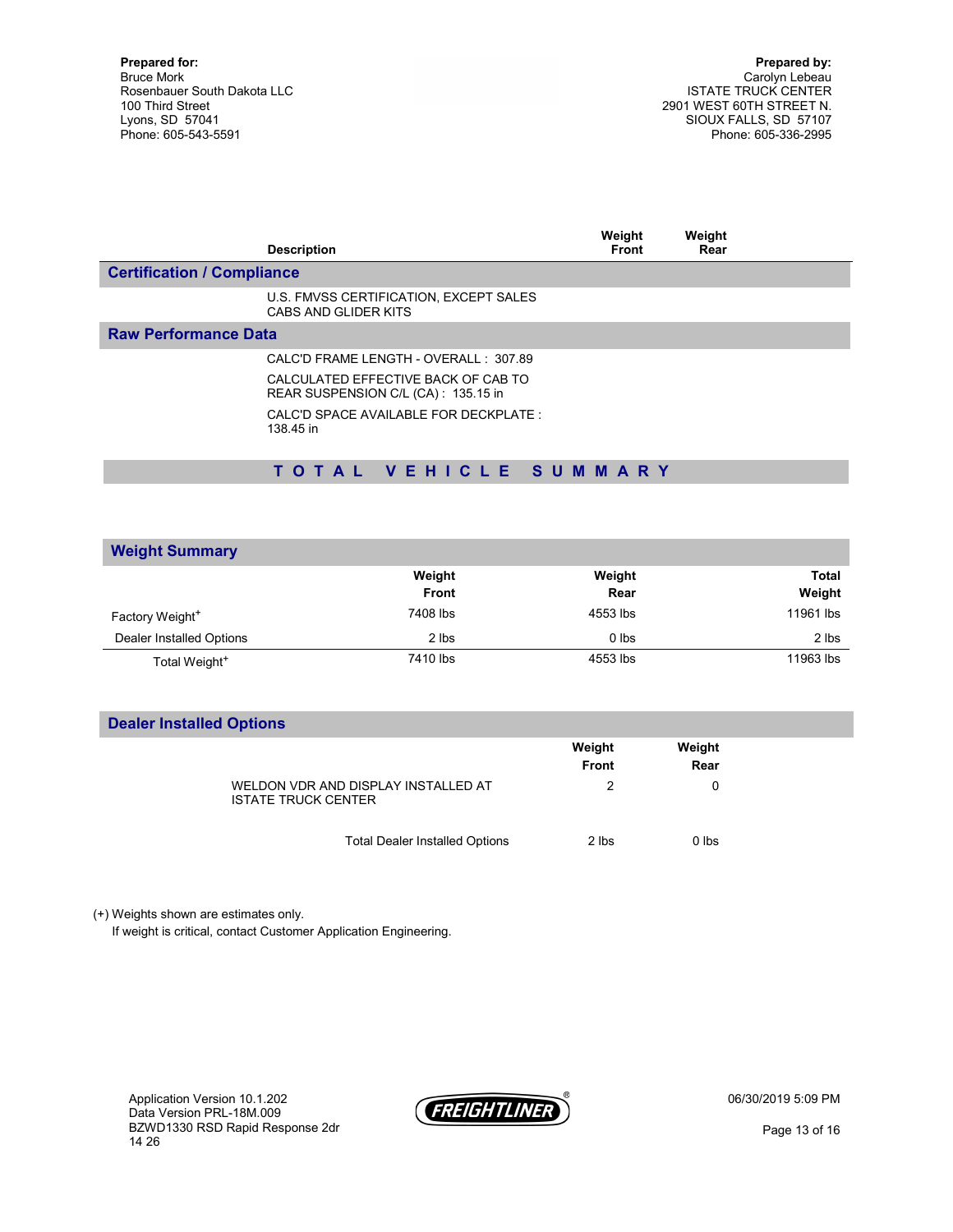Prepared by: Carolyn Lebeau ISTATE TRUCK CENTER 2901 WEST 60TH STREET N. SIOUX FALLS, SD 57107 Phone: 605-336-2995



#### VEHICLE SPECIFICATIONS SUMMARY - DIMENSIONS

| WITH RH HORIZONTAL TAILPIPE EXITING FORWARD OF REAR TIRES | Exhaust System (016) RH OUTBOARD UNDER STEP MOUNTED HORIZONTAL AFTERTREATMENT SYSTEM ASSEMBLY |
|-----------------------------------------------------------|-----------------------------------------------------------------------------------------------|

### TABLE SUMMARY - DIMENSIONS



06/30/2019 5:09 PM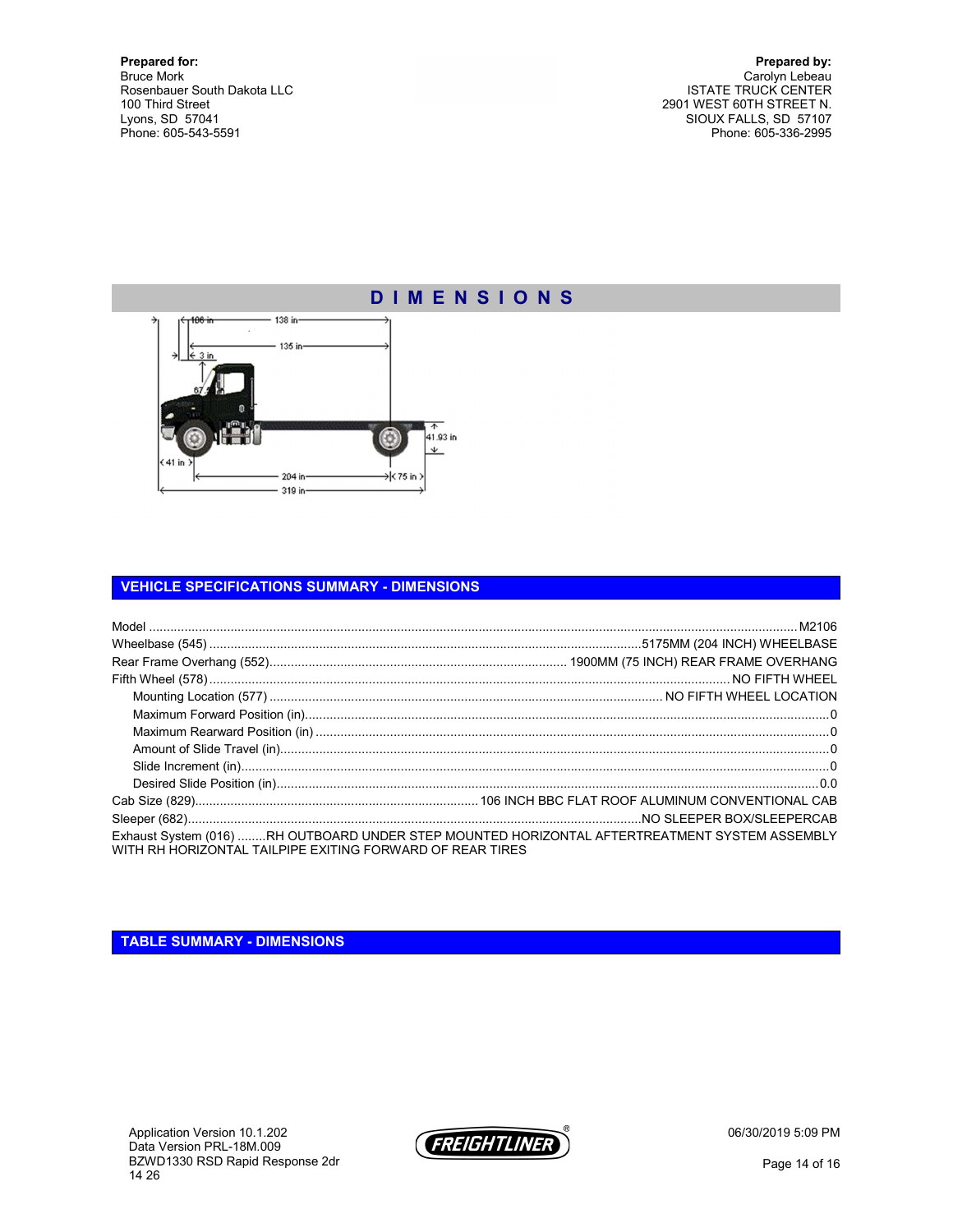Prepared by: Carolyn Lebeau ISTATE TRUCK CENTER 2901 WEST 60TH STREET N. SIOUX FALLS, SD 57107 Phone: 605-336-2995

| <b>Dimensions</b>                                                  | <b>Inches</b> |
|--------------------------------------------------------------------|---------------|
|                                                                    |               |
| Bumper to Back of Cab (BBC)                                        | 106.3         |
| Bumper to Centerline of Front Axle (BA)                            | 40.7          |
| Min. Cab to Body Clearance (CB)                                    | 3.0           |
| Back of Cab to Centerline of Rear Axle(s) (CA)                     | 138.1         |
| Effective Back of Cab to Centerline of Rear Axle(s) (Effective CA) | 135.1         |
| Back of Cab Protrusions (Exhaust/Intake) (CP)                      | 3.0           |
| Back of Cab Protrusions (Side Extenders/Trim Tab) (CP)             | 0.0           |
| Back of Cab Protrusions (CNG Tank)                                 | 0.0           |
| Back of Cab Clearance (CL)                                         | 3.0           |
| Back of Cab to End of Frame                                        | 212.9         |
| Cab Height (CH)                                                    | 67.5          |
| Wheelbase (WB)                                                     | 203.7         |
| Frame Overhang (OH)                                                | 74.8          |
| Overall Length (OAL)                                               | 319.2         |
| Rear Axle Spacing                                                  | 0.0           |
| Unladen Frame Height at Centerline of Rear Axle                    | 41.9          |

Performance calculations are estimates only. If performance calculations are critical, please contact Customer Application Engineering.